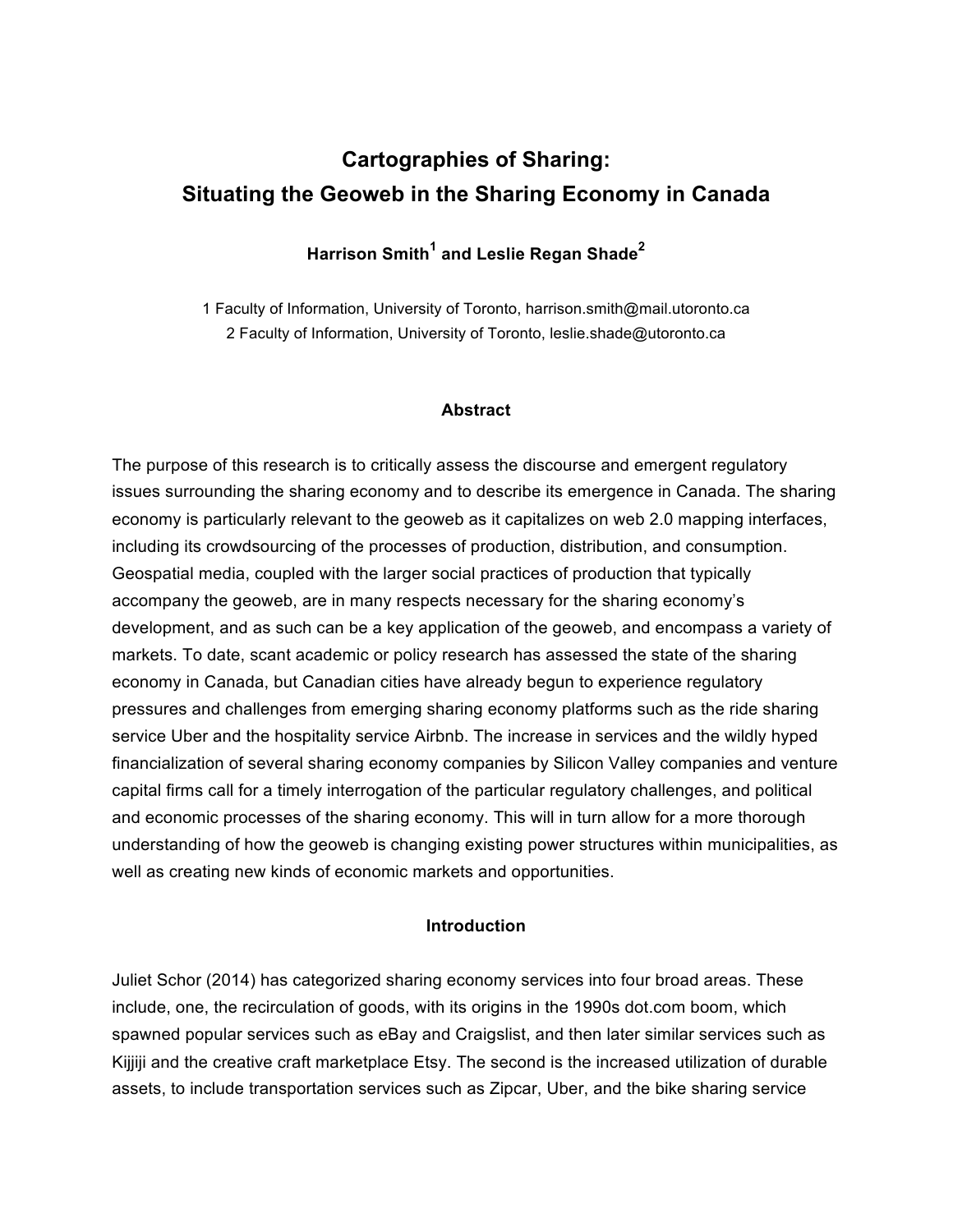Bixi; lodging services such as Couchsurfing and Airbnb; and tool libraries. The exchange of services that are monetized is the third category, characterized by Taskrabbit, an online marketplace allowing for the outsourcing of small jobs within local environs. The fourth category is the sharing of productive assets via cooperatives, peer production sites, shared workspaces, hackerspaces, and makerlabs. Many of the objectives and promotional material from sharing economy companies boast the advantages of peer-to-peer relationships, such as building social connections and creating community. The sharing economy is dependent on the reputational economy, wherein ratings and rankings from users create reputation capital (Botsman and Rogers, 2010, p. 219; Swallow, 2013) that can ensure the continued purchase of these services by others. In turn individual service economy labourers are potentially assured of the continued use and compensation of their services.

The promise of the sharing economy is that it offers the potential to empower citizens through innovative platforms that enable new modes of selling or renting individual assets and labour power in ways that promote a more disintermediated relationship between supply and demand. One of the core aspects of the sharing economy is to capitalize on, and redistribute, the "idling capacity" of many of the household goods and services that are under-utilized, such as tools, cars, rooms, and sometimes labour power. Social networks and GPS-based platforms are one mode for communicating, marketing, distributing and sharing or selling services within the sharing economy (Botsman and Rogers 2010, p. 83). For some, the potential for the sharing economy is one of eventually reaching "zero marginal cost" whereby the actual costs of production can be stripped to bare minimum; markets, in this particular interpretation, can reach a state of sustainable efficiency and performance, particularly as the processes of quality control and regulation can be outsourced to the individual (Rifkin 2014). The underlying belief is that this has the capacity to challenge the necessities of market regulation, whereby, for some, the sharing economy offers the potential to do away with the necessity of state regulatory bodies by transferring the responsibilities of regulation onto the consumer, typically through rating systems that are constitutive of a new reputation economy. In this understanding, market powers are more evenly dispersed throughout a network of suppliers and consumers; cartographic interfaces in particular become instrumental in creating a more even marketplace that can allow virtually anyone to become their own entrepreneur by selling their capacities for labour, or their under-utilized assets on the market. In this respect, the social, economic, and political changes afforded by the sharing economy exist alongside the technological innovations of the sharing economy, particularly its use of interactive geo-spatial mapping, crowdsourced geographic information production and mobile crowdsourcing (Thebault-Spieker, Terveen, and Hecht, 2015).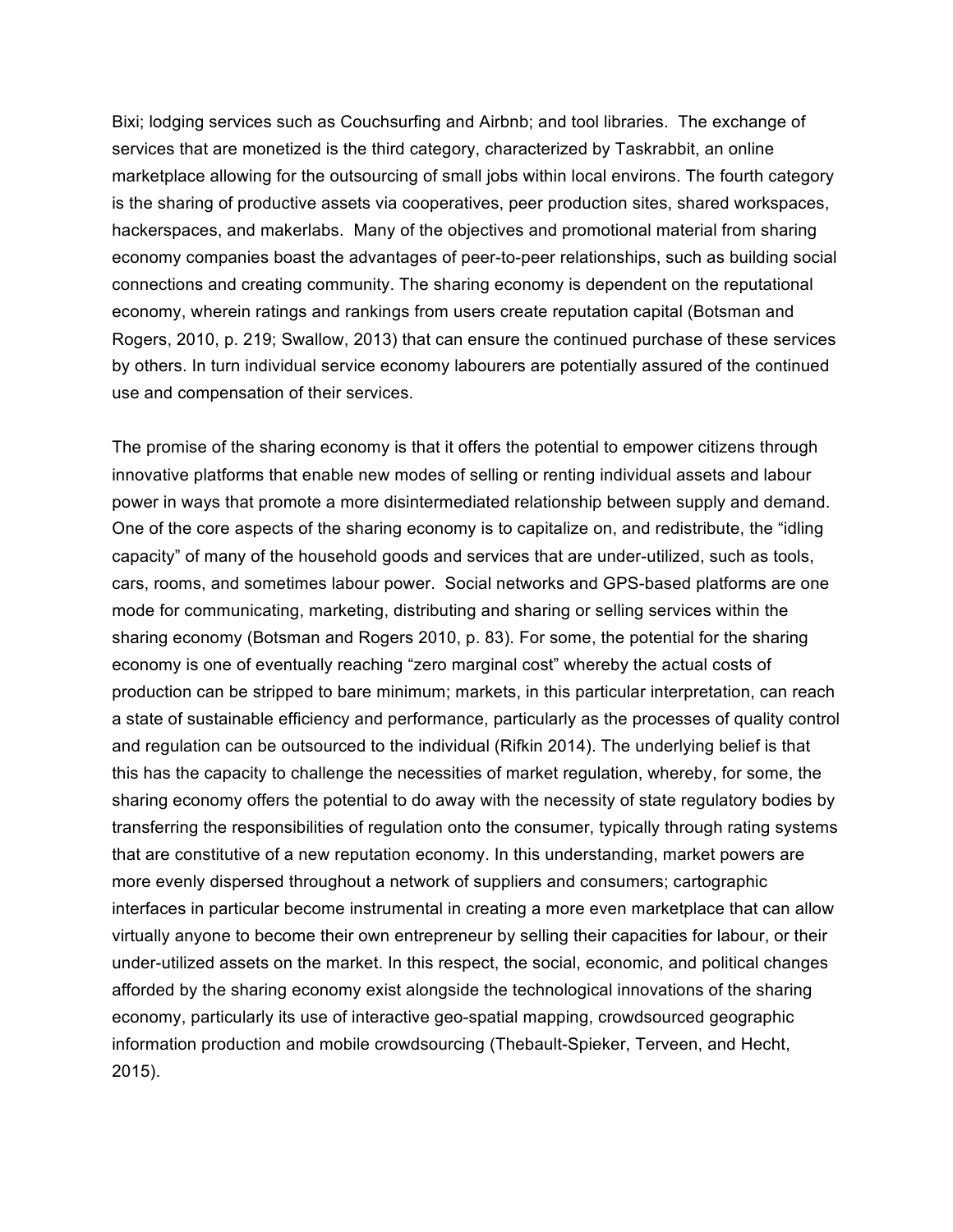Canadian cities, while committed to fostering new forms of economic innovation, are increasingly experiencing challenges about whether and how to regulate the sharing economy. This is particularly evident as incumbent service providers such as taxi-cab companies exert pressure on municipalities over the legality of the services, such as Uber. Issues of regulation have been difficult to properly assess, but tend to fall under concerns over insurance, liability, and safety. However, the sharing economy has also challenged many assumptions about the overall nature and status of labour in digital economies, whereby a regulatory "gap" has allowed for individuals to operate as, for example, taxi drivers in the case of Uber, without first undergoing the necessary training or licensing by cities (CBC 2015). This is precisely why incumbent industries such as taxis, hotels, and maid services, have sought to attack the legal status of sharing economy labour; as they see it, these new business models have the capacity to fundamentally erode their market share (Sundarajan, 2014).

The purpose of this research is to critically evaluate the state of the sharing economy in Canada by highlighting the key regulatory gaps that currently structure the field of sharing economy platforms—particularly those that capitalize on the geoweb's potential for geo-spatial representations of new services in digital capitalism such as Uber and Airbnb. This research will also build upon existing sharing economy research (e.g. Schor 2014) by evaluating the ways in which the sharing economy is currently operating in Canada. This evaluation of the sharing economy differs from existing research in that it is grounded on a critical analysis of the political economy of the geoweb (Lesczynski 2014, Mosco 2009, Smith 2014), meaning that it attempts to critically situate the underlying processes of exploitation that structure the distribution and performance of the sharing economy.

The intended audience for this research will be primarily aimed at media and communication scholars. This is primarily because so far scant attention has been given to understanding the sharing economy by these disciplines, but also because in general the existing research on the sharing economy has been largely utopian predictions articulated by often-conservative policy think tanks with a vested interest in framing the sharing economy within a relatively narrow field of vision, typically at the expense of ignoring the larger social tensions and potentials for exploitation or abuse within sharing economy platforms (Harman, 2014; Morozov, 2014; Treuhaft, 2015). In turn, it is expected that this research can better inform policy directions by providing a more robust analysis of the potentials and realities of the sharing economy in Canada that is critical of the overly rhetorical discourses articulated by both proponents and cynics of the sharing economy.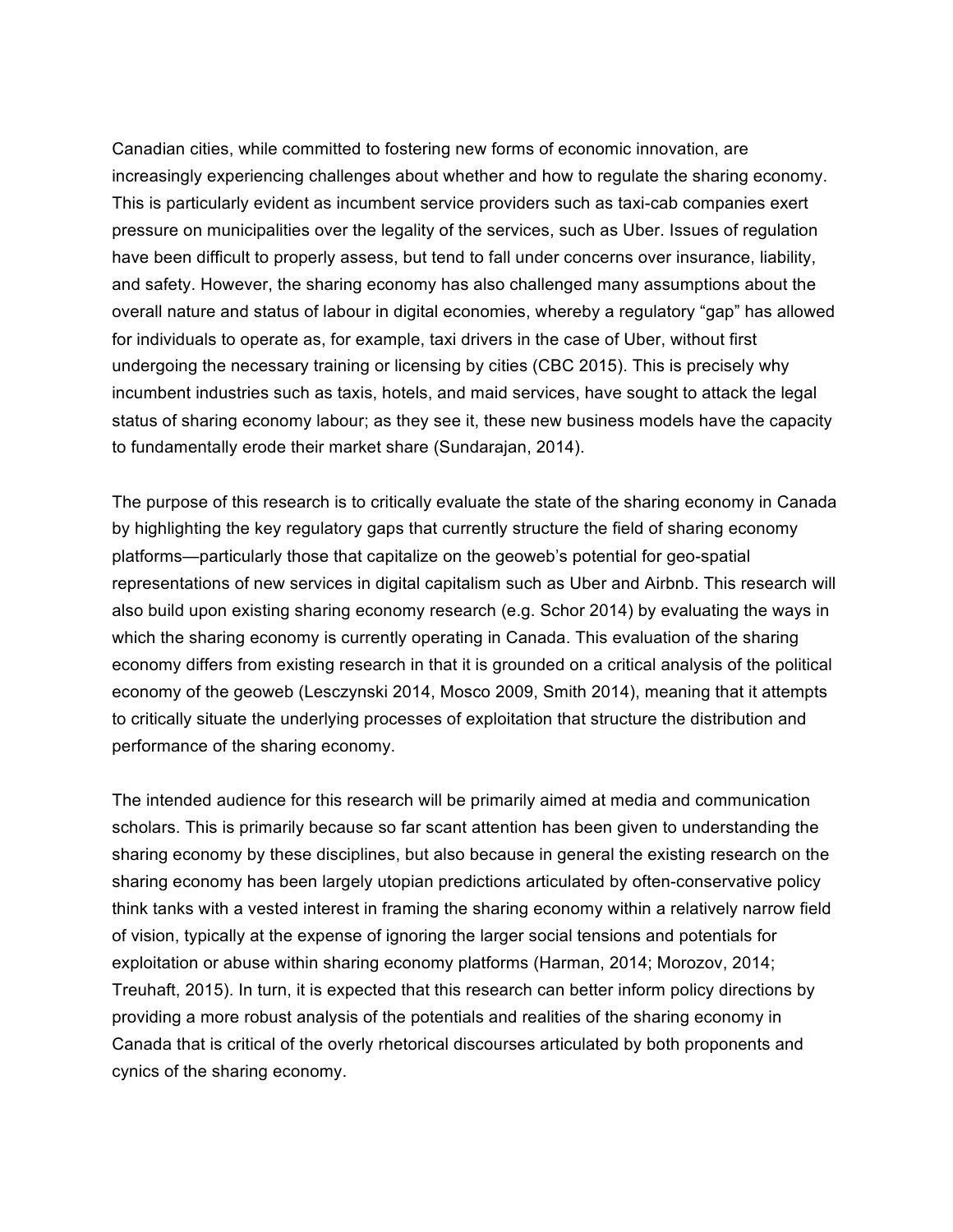### **Questions**

This research hopes to address a series of open-ended questions in order to assess the state of the sharing economy in Canada. This research will rely primarily on secondary source material, particularly news media reports on the sharing economy, in order to properly identify the key issues that are informing or shaping policy discussions. This research will also explore policy papers written by academics and think tanks in order to explore how policy discussions are being shaped at multiple levels of Canadian society.

The sharing economy has the potential to profoundly influence city-citizen interactions, particularly by using geospatial maps to create new kinds of supply and demand distributions, and to reposition under-utilized assets and labour into new forms of economic production and exchange. At the same time, the opportunities of the sharing economy must also be further examined to consider the possibility of enacting new socio-economic divides and new forms of exploitation—particularly as many sharing economy platforms reduce employment status to temporary contract labour. This can in fact extend the precarious nature of work, allowing for new forms of uncertainty and risk for contract workers as they are forced to become self-reliant to mitigate risks. Numerous ambiguities around the legal status of sharing economy labour persist that require a balanced approach to framing the regulatory challenges of the sharing economy.

This research will ask three broad and inter-related research questions in order to situate the sharing economy in Canada:

- 1) What is the state of the sharing economy in Canada, particularly with respect to the fundamental opportunities and challenges currently facing municipal regulators in Canada?
- 2) What particular benefits and challenges has the sharing economy brought to Canadian economies, particularly key urban centres?
- 3) How is the geoweb contributing to the rise of the sharing economy in Canada?

A primary challenge to undertaking this research is the inevitable difficulties in producing reliable and generalizable knowledge of the sharing economy in virtue of the fact that the technological platforms and services, as well as the regulatory discourses, are constantly changing. This can be explained because of the relative nascency of the sharing economy in Canada, but also because popular sharing economy platforms such as Uber are constantly facing legal challenges by Canadian municipalities. Thus, predicting the future of the sharing economy is difficult.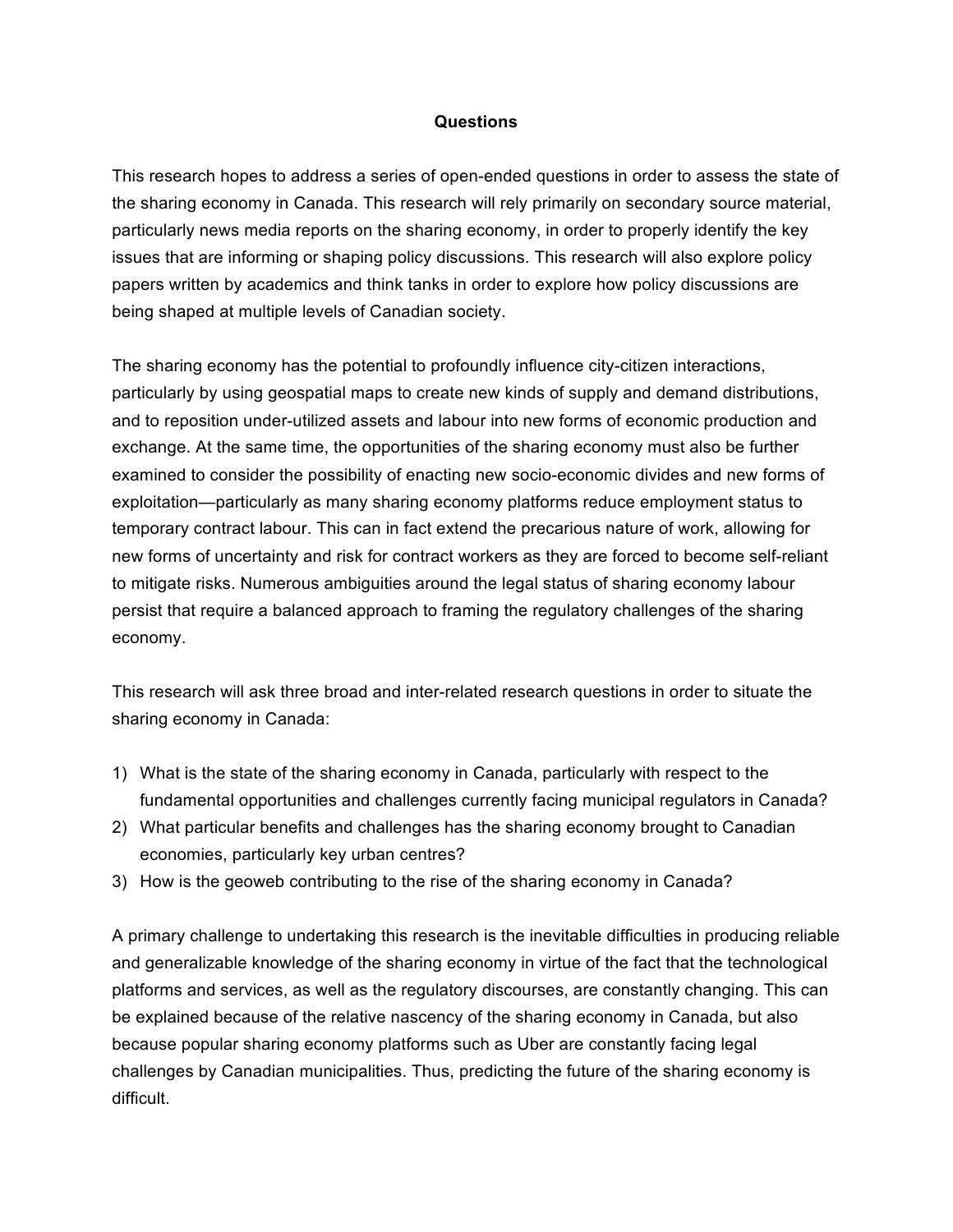Ideally, it may become necessary to target specific regulatory bodies or individuals and conduct a specific case study in order to produce a more thorough understanding of how regulators have sought to govern the sharing economy. However, for the time being, it is necessary to establish a more secure foundation of the sharing economy based on the analysis of key texts and discourses that are being circulated at the public level in order to understand the larger beliefs, discourses, perceptions, and debates facing the sharing economy in Canadian cities.

# **Conclusions**

The sharing economy represents a clear example of a new form of social, civic, and private collaboration through geoweb tools and platforms. Its potential to offer new forms of market access and disintermediation present both significant opportunities but also challenges, particularly for municipal regulatory bodies that have struggled to keep up with technological change and entrepreneurial endeavours in major cities. Canadian cities have been no exception to this. The purpose of this paper is to critically assess the state of the sharing economy in Canada, with specific interest on understanding the regulatory approaches undertaken by major Canadian cities.

# **References**

Botsman, R. & Roger, R. (2010). *What's Mine is Yours: The Rise of Collaborative Consumption*. New York: Harper Collins.

CBC. (2015). New forms of regulation urged for Uber and the rest of the sharing economy. Retrieved from: http://www.cbc.ca/news/business/new-forms-of-regulation-urged-for-uber-andthe-rest-of-the-sharing-economy-1.2960587

Harman, G. (2014, November 12). The sharing economy is not as open as you think. *The Guardian*. Retrieved from:

http://www.theguardian.com/sustainable-business/2014/nov/12/algorithms-race-discriminationuber-lyft-airbnb-peer

Leszczynski, A. (2012). Situating the geoweb in political economy. *Progress in Human Geography*, 36(1), 72–89.

Morozov. E. (2014, September 28). Don't believe the hype: The 'sharing economy' masks a failing economy. *The Guardian.* Retrieved from